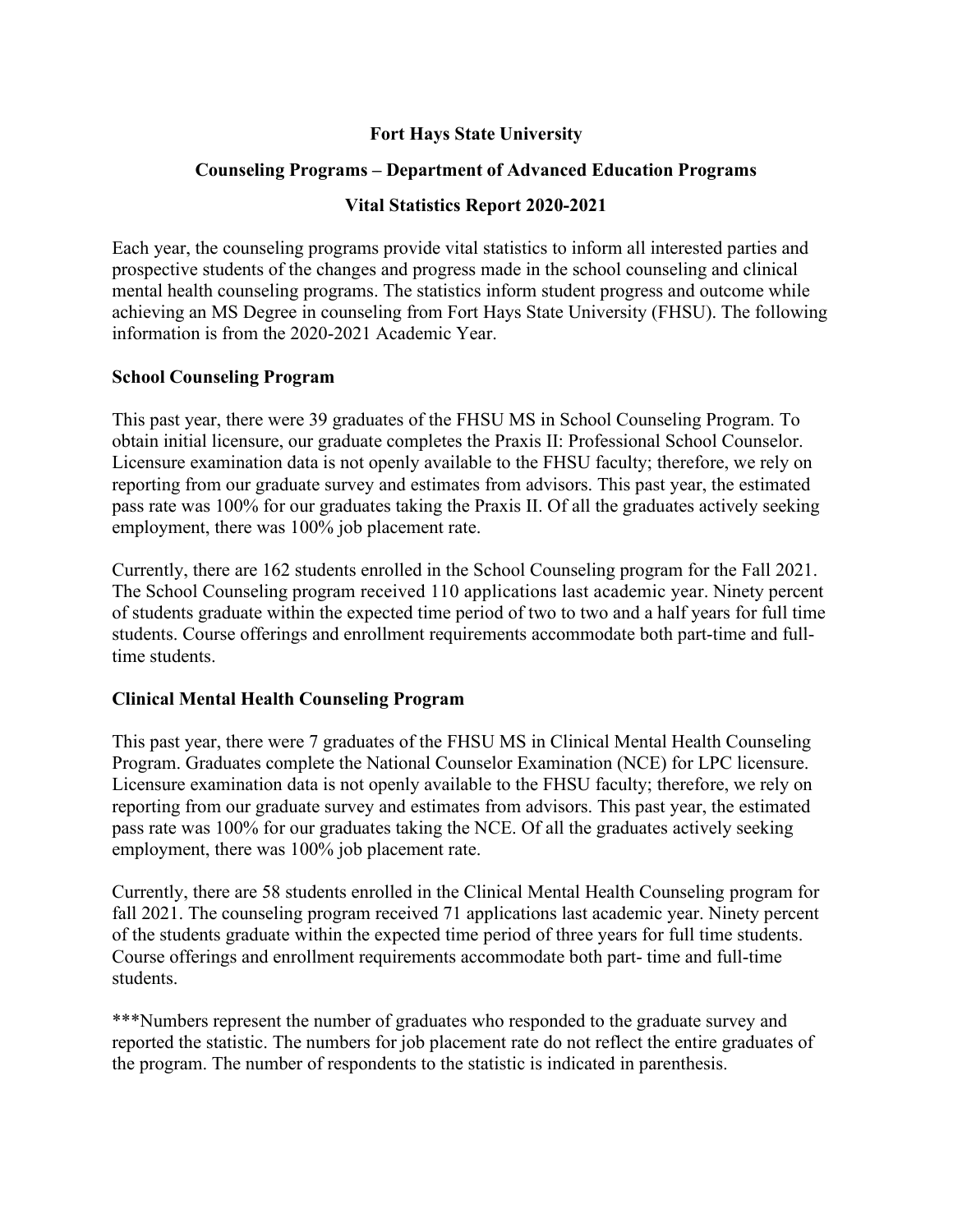#### **SCHOOL COUNSELING PROGRAM Applicant Statistics**

| 2020-2021 |
|-----------|
| 162       |
|           |
| 12        |
| 6         |
| 10        |
| 39        |
| 90%       |
| 100%      |
| 100%      |
| 100%      |
|           |

\* Students enrolled for Fall 2021.

\*\*Numbers represent the number of graduates who responded to the graduate survey and estimates from advisors. The numbers for job placement rate and NCE pass rate do not reflect the entire graduates of the program.

#### **CLINICAL MENTAL HEALTH COUNSELING PROGRAM Current Statistics**

| Statistic                    | 2020-2021 |
|------------------------------|-----------|
| Number of Students Enrolled* | 58        |
| Average Class size           |           |
| <b>Content Class</b>         | 11        |
| Practicum                    | 3         |
| Internship                   | 3         |
| Number of Graduates          | 7         |
| <b>Completion Rate</b>       | 90%       |
| <b>CPCE Pass Rate</b>        | 100%      |
| Licensure Pass Rate**        | 100%      |
| Job Placement Rate**         | 100%      |

\* Students enrolled for Fall 2021.

\*\*Numbers represent the number of graduates who responded to the graduate survey and estimates from advisors. The numbers for job placement rate and NCE pass rate do not reflect the entire graduates of the program.